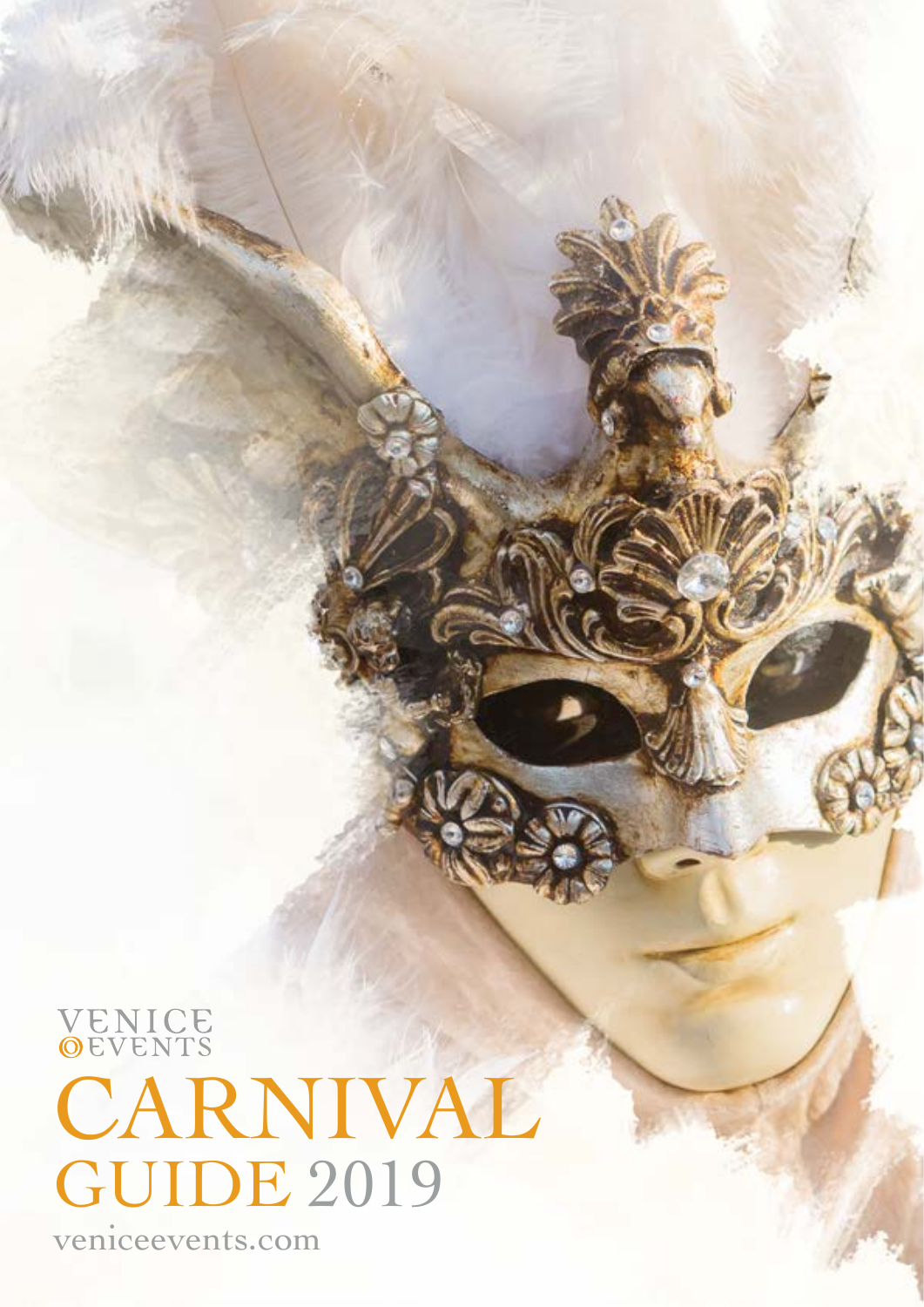

# 2 BEST MASK CONTEST

24 Feb 2019 @ 15:30 to 13:00, Saint Mark's Square The Best Mask Contest begins on the 24th of Feb but it continues each day until March the 3rd. Don a Venetian mask and take part in the carnival! Take to the streets with your most impressive mask. A winner is chosen each day. It's free to enter, but you need to do it in advance.

# 5 WAITING FOR THE CARNIVAL ANGEL

24 Feb 2019 @ 11:00 to 12:00, Saint Mark's Square Waiting for the Carnival Angel to 'fly down' from the bell tower, the San Marco stage will be crowded with colourful decorations and excited crowds of people. A lot of traditional groups will parade on stage, bringing colors, wonderful costumes, beauty and history.

### 1 FESTA VENEZIANA ON THE WATER 16 Feb 2019 @ 18:00 – 22:00, Rio di Cannaregio

The Rio di Cannaregio turns into a real water stage with a show that delights thousands of visitors each year. Floating structures move along water, conveying the theme of the carnival. This is an astounding evening, providing music, rhythm, and incredible spectacles along the Cannaregio shores. For some, this is the best evening of the entire carnival.

# 3 MASCHERANDA GRAND BALL 3 Mar 2019 @ 18:00 to 23:30, Palazzo Pisani Moretta

Have you ever wanted to attend a grand ball? This is so much more than dinner and a show. The elegant menu, the thrilling performances, and the charming views onto the Grand Canal all ensure you'll have an unforgettable time. This is your chance to wear your best Venetian costume & take part in your very own masquerade ball!

### 4 FESTA DELLE MARIE & PARADE

Begins 23 Feb 2019 @ 14:30 to 16:00, Saint Mark's Sq. The traditional 'Festa delle Marie' is essentially a historic beauty contest. It starts on Feb 23 but occurs on several days. It begins at San Pietro di Castello and parades along Garibaldi and Riva degli Schiavoni, reaching the San Marco stage at 4.00 pm. There, the twelve 'Marias' will be introduced to the crowd. introduced to the crowd waiting for them.